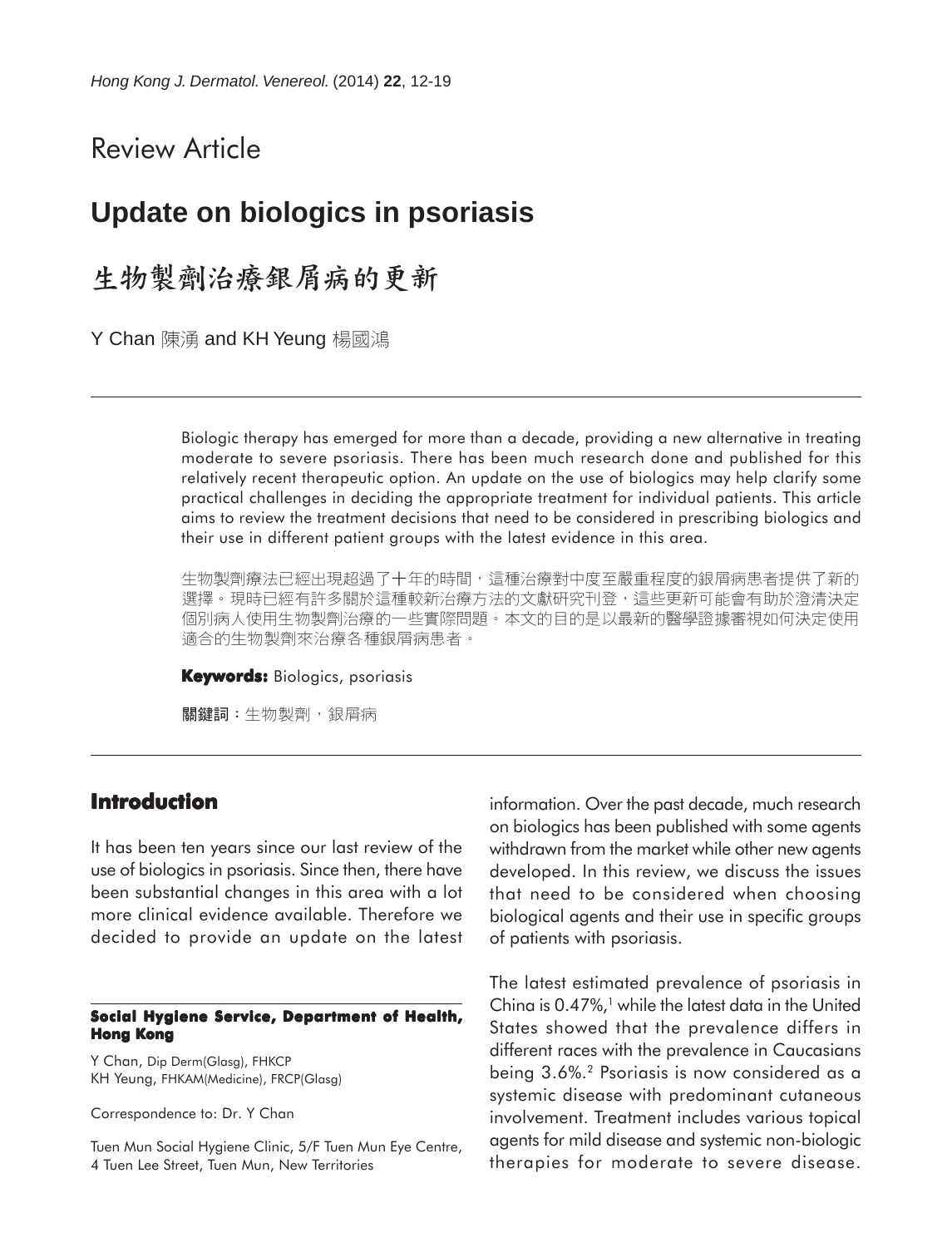Biologics, which have been developed for more than a decade, target specific molecules involved in the pathogenesis of the condition. The current licensed biological agents can be divided into two groups: tumour necrosis factor (TNF) inhibitors (adalimumab, etanercept and infliximab) and interleukin antibodies (ustekinumab). Due to the risk of progressive multifocal leucoencephalopathy by efalizumab and alefacept, these have been withdrawn from the market. Biological treatment is highly effective and provides a new hope for patients, especially for those who could not tolerate or have contraindications to other systemic nonbiologic therapies. However, they are not without side effects. Careful patient selection and workup are essential to minimise adverse events.

Currently there are four licensed biologics for moderate to severe psoriasis. Adalimumab (Humira®), registered in Hong Kong (HK) since 2004, is an anti-TNF  $\alpha$  antibody fully derived from human. Etanercept (Enbrel®), registered in HK since 2001, is a recombinant human TNF  $\alpha$ receptor IgG1 fusion protein. It can only neutralise soluble TNF transiently while the other two TNF inhibitors bind to soluble and membrane-bound TNF.3 Infliximab (Remicade®), registered in HK since 2006, is a chimeric antibody constructed from mouse and human DNA sequences; the presence of mouse component may explain the high secondary treatment failure rate. Ustekinumab (Stelara®), registered in HK since 2010, is the only currently licensed interleukin antibody for treating psoriasis. Individual biologic characteristics are shown in Table 1. All of them should be administered by subcutaneous route except infliximab. The dosage for adults are fixed for adalimumab and etanercept but weight dependent for infliximab and ustekinumab.

### **Indications**

The use of biologics in psoriasis should be reserved for patients with moderate to severe plaque psoriasis (Psoriasis Area and Severity Index (PASI) or Dermatology Life Quality Index (DLQI) more than  $10$ ,<sup>4</sup> and those who cannot tolerate or have failed to respond to other systemic non-biological treatments or have contraindication(s) to other systemic therapies.<sup>5-7</sup> Early use of biologics is advocated in patients with psoriatic arthritis to suppress joint destruction.<sup>5</sup> Contraindications are tabulated in Table 2.

## **Which biologic agent is suitable for my patient?**

Up till now, there is still no international consensus as to which agent is superior in the treatment of psoriasis. Besides considering the efficacy of the individual drug, physicians should also consider the age of the patient, the clinical subtype, comorbidities and patients' preference in order to choose the right drug for the patient. This will be further elaborated in the latter part of this article.

### **Efficacy**

Each licensed biologic agent demonstrated high efficacy in treating moderate to severe chronic plaque psoriasis. The efficacy data of individual agents from a meta-analysis is shown in Table 1. Infliximab has the highest short-term efficacy but the efficacy drops more readily than the other agents, probably due to the presence of the mouse component of the drug leading to higher antidrug antibody (ADA) production.

### **Treatment failure**

There are two types of treatment failure viz primary and secondary. Primary failure refers to failure to achieve PASI 50 in the initial phase.7 The duration of initial phase varies between individual agents (Table 1).4 Secondary failure refers to a loss of PASI 50 with time during the maintenance phase, which is the period after the initial phase.<sup>7</sup> As psoriasis is not a homogenous disease with different clinical subtypes, patients with different clinical subtypes may not share the same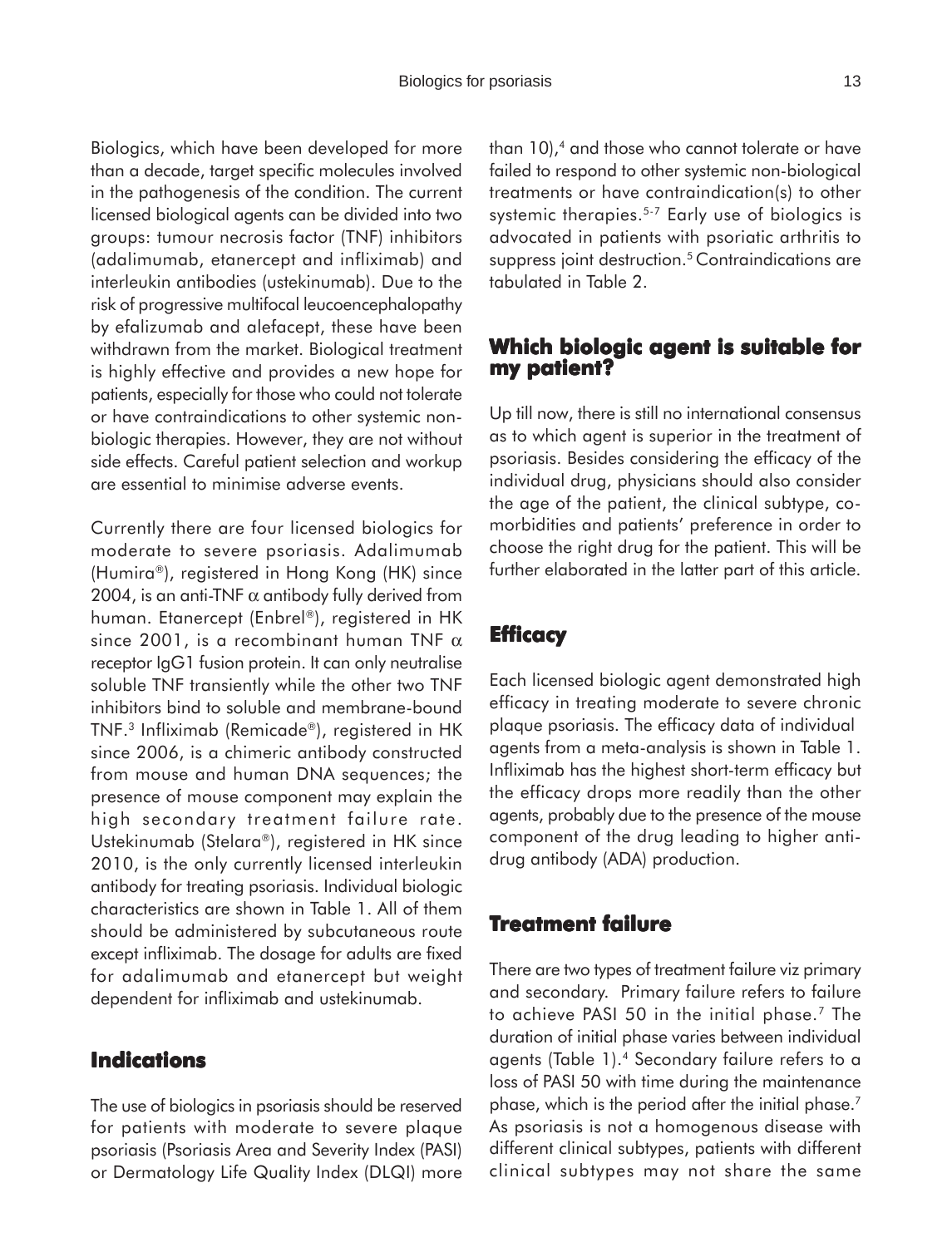|                                                  | <b>Adalimab</b>                                                         | <b>Etanercept</b>                                                 | <b>Infliximab</b>                                                | <b>Ustekinumab</b>                                                    |
|--------------------------------------------------|-------------------------------------------------------------------------|-------------------------------------------------------------------|------------------------------------------------------------------|-----------------------------------------------------------------------|
| Trade name                                       | Humira <sup>®</sup>                                                     | Enbrel®                                                           | Remicade <sup>®</sup>                                            | Stelara <sup>®</sup>                                                  |
| Type                                             | Fully human<br>anti-TNF $\alpha$ antibody                               | Recombinant human<br>TNF $\alpha$ receptor-IgG1<br>fusion protein | Chimeric antibody<br>constructed from<br>murine and<br>human DNA | Human<br>monoclonal<br>antibody against<br>interleukin 12/23          |
| Route                                            | Subcutaneous                                                            | Subcutaneous                                                      | Intravenous                                                      | Subcutaneous                                                          |
| Dosing                                           | 80 mg at 1st week,<br>then 40 mg 2nd week                               | 50 mg (0.8 m/kg,<br>$max 50$ mg)                                  | 5 mg/kg                                                          | 45 mg for $<$ 100kg<br>90 mg for $>100$ kg                            |
| Frequency                                        | Every 2 weeks                                                           | First 12 weeks:<br>twice a week,<br>then once a week              | 0, 2, 6 week,<br>then every 8 weeks every 12 weeks               | 0, 4 week, then                                                       |
| Plasma half-life                                 | 2 weeks                                                                 | 70 hours                                                          | 8-9.5 days                                                       | 15-32 days                                                            |
| Decision to continue<br>(Initial phase duration) | 16 weeks                                                                | 12 weeks                                                          | 14 weeks                                                         | 28 weeks                                                              |
| Efficacy (Puig et al) <sup>35</sup>              |                                                                         | (50 mg every week)                                                |                                                                  | $(45 \text{ mg})$                                                     |
| PASI 50 (%, 95%CI)                               | 66.4 (62.4-70.5)                                                        | 52.2 (47.1-57.3)                                                  | 80.5 (74.4-86.5)                                                 | 76.4 (72.5-80.2)                                                      |
| PASI 75 (%, 95% CI)                              | 63.0 (59.3-66.7)                                                        | 31.0 (26.6-35.4)                                                  | 75.7 (72.1-79.3)                                                 | 70.1 (65.8-74.3)                                                      |
| PASI 90 (%, 95%CI)                               | 36.5 (25.7-47.4)                                                        | $10.7(7.8-13.6)$                                                  | 49.5 (45.6-53.4)                                                 | 47.2 (42.6-51.8)                                                      |
| Adverse events<br>(per 100 patient-years)        | 3 years (Gordon et al) <sup>36</sup> 4 years (Papp et al) <sup>37</sup> |                                                                   | 78 weeks (Torii<br>& Nakagawa) <sup>38</sup>                     | 5 years (Papp et al) <sup>39</sup><br>$(45 \text{ mg}/90 \text{ mg})$ |
| Total patient-years                              | 2043.8                                                                  | 1305.4                                                            | 50 patients                                                      | 8998                                                                  |
| All AE                                           | 245.1                                                                   | 243.5                                                             | 100%                                                             | 242.6/225.3                                                           |
| Serious AE                                       | 7.3                                                                     | 7.8                                                               | 12%                                                              | 7.0/7.2                                                               |
| Serious infections                               | 1.5                                                                     | 0.9                                                               | 2%                                                               | 0.98/1.19                                                             |
| <b>NMSCs</b>                                     | 0.8                                                                     | 0.5                                                               | Not a/v                                                          | 0.64/0.44                                                             |
| Other malignancies                               | 0.7                                                                     | 0.0                                                               | Not a/v                                                          | 0.59/0.61                                                             |
| Serious CV events                                | 0.3                                                                     | 1.7                                                               | Not a/v                                                          | 0.56/0.36                                                             |

**Table 1.** Characteristics of individual licensed biologic agents

Data in shaded box are presented with percentage of event occurrence

PASI: Psoriasis Area and Severity Index; CI: confidence interval; AE: Adverse events; NMSCs: Non-melanoma skin cancer; CV: Cardiovascular

#### **Table 2.** Contraindications for biologic treatment

#### Absolute Contraindications

Pregnancy/breastfeeding Active infections (including active tuberculosis and active chronic hepatitis B) Cardiac failure (New York Heart Association (NYHA) grade III or IV) for TNF inhibitors

#### Relative Contraindications

History of recurrent infections HIV or AIDS Live vaccines Haematological malignancies or lymphoproliferative disorders Solid malignancy treated less than 5 years Photochemotherapy (PUVA) >200 treatments (especially if followed by use of cyclosporine) Cardiac failure (NYHA grade I or II) for TNF inhibitors Concomitant systemic lupus erythematosus, demyelinating disease for TNF inhibitors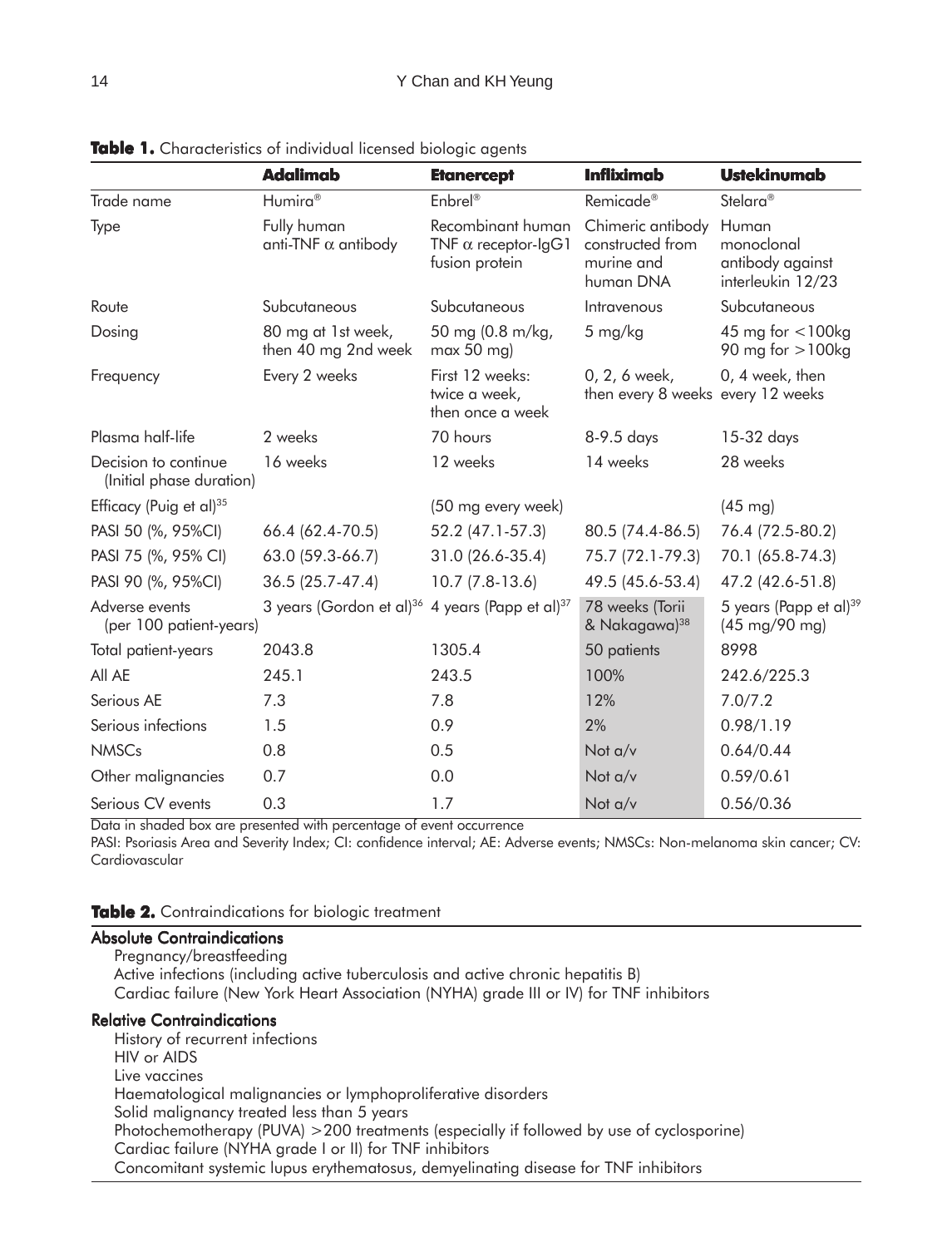pathogenesis, therefore, not all patients respond to the medication in the same way. It was postulated that primary treatment failure was due to the targeted molecule being not the key component in the phenotype of that patient. Therefore, another group of biologics should be used, e.g. switching from TNF  $\alpha$  antibody to TNF receptor protein or to interleukin antibody. Secondary treatment failure is due to ADA formation which is drug-specific, so switching to another biologic even in the same group should alleviate the problem.3 A local study with 58 patients on TNF  $\alpha$  inhibitors for rheumatological conditions showed that percentage of positive ADA against adalimumab, etanercept and infliximab was 31% (5/16), 0%(0/18), 50%(12/24) respectively. Patients with positive ADA had lower drug levels in the serum, higher drug withdrawal and poorer clinical response.<sup>8</sup> Another Asian study done in Japan showed that the positive rate of ADA against adalimumab and infliximab was 50% and 41% respectively.<sup>9</sup> A systematic review reported by Hsu et al showed that ADA prevalence against adalimumab, etanercept, infliximab and ustekinumab was 6.6%-44.8%, 0.0%-18.3%, 5.4%-43.6% and 3.8%-5.5% respectively. Anti-etanercept antibody was found to be nonneutralising while the other ADA were shown to result in some degree of drop in drug level.<sup>10</sup>

### **Combination therapy**

As monotherapy may not be able to achieve a satisfactory response in all patients, combination with other non-biologic systemic therapies may be considered in selected patients if the risk and benefit of the combination is thoroughly evaluated. There have been more studies on combination therapy for etanercept than for adalimumab, infliximab and ustekinumab. Experience from Crohn's disease suggested that combination with methotrexate may reduce the immunogenicity of biologics and thus help sustain the efficacy of biologics.11 A randomised controlled trial (RCT) which recruited 239 patients showed that combination of etanercept with methotrexate provided better efficacy than etanercept alone (PASI 75: 77.3% with combination therapy vs. 60.3% etanercept only).12 Combination of infliximab with methotrexate was also found to be well tolerated.<sup>13</sup>

Etanercept was also studied in combination with acitretin. Gisondi et al reported a study with 60 patients, etanercept weekly with acitretin was equally effective as etanercept twice weekly (PASI 75 at week 24: 45% etanercept twice weekly vs 30% acitretin only vs 44% etanercept once weekly plus acitretin).14 Combination of biologics with cyclosporine was not recommended because there is risk of leucoencephalopathy and further suppression of the patient's immunity.<sup>5</sup> However, a few weeks of overlap may be considered for smooth drug-switching to biologics.

Biologics are not recommended for combination treatment with phototherapy because they may increase the risk of developing skin cancer.<sup>15</sup> There are no long-term follow-up studies in this aspect yet. Studies have suggested an improved efficacy in combination over biologics alone.<sup>16-18</sup>

# **Stop and switching biologics**

According to the National Institute for Health and Clinical Excellence guidelines, biological treatment should be continued for patients with PASI 75 or PASI 50 and a DLQI score decreased by five.<sup>19</sup> Indications for stopping biologics included failure to reach or to maintain an adequate response, serious adverse events, pregnancy, elective surgery and live vaccinations. Relapse of psoriasis is defined as loss of PASI 50 in those who achieved PASI 75. Upon stopping, patients on etanercept relapsed in an average of 12 weeks.<sup>20</sup> The mean time to relapse in patients withdrawn from ustekinumab was around 16 weeks after cessation, over 80% cases (45 mg: 83.7%; 90 mg: 85.4%) regained PASI 75 in 12 weeks upon retreatment.<sup>21</sup> Rebound is defined as an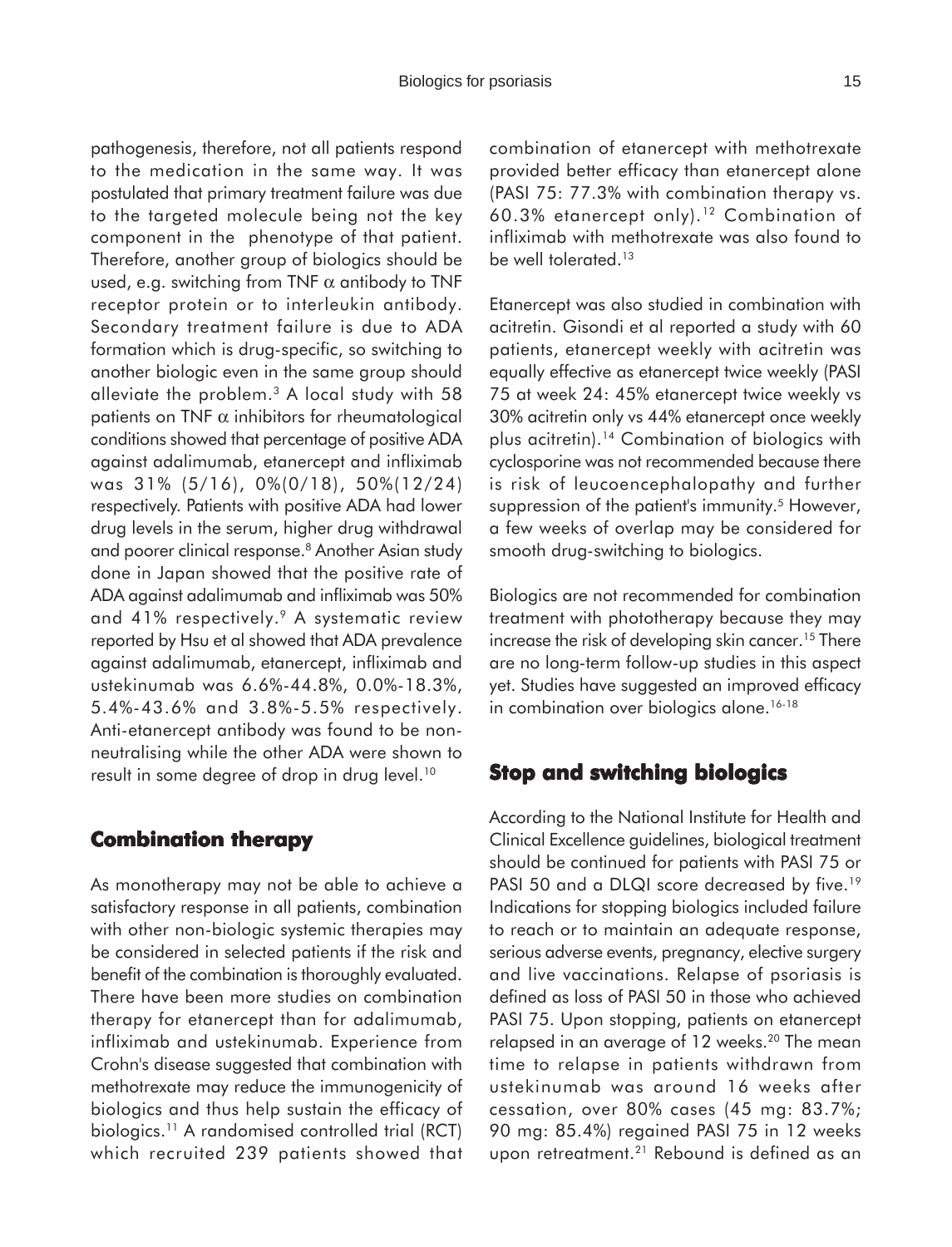increase in PASI of at least 25% compared with baseline, or an erythrodermic, pustular, or severe inflammatory flare within 12 weeks of treatment cessation. Patients on etanercept rarely experienced rebound and the drug can be restarted to achieve similar PASI after stopping. $20,22$ 

Switching to another biological therapy should be considered if the patient is not responding adequately to the first biological drug (primary or secondary failure), the first drug cannot be tolerated or becomes contraindicated.19 Overlap treatment should be avoided to minimise excessive immunosuppression; the recommended interval is four drug half-lives of the first biologic.<sup>4</sup> A fourweek interval should be allowed for switching from non-biologic therapy to biologics except for methotrexate which may be continued at the minimal required dose. Overlapping biologics with systemic non-biologic therapy, e.g. cyclosporine, can be considered in unstable disease for smooth drug transition.<sup>4,5</sup>

# **Special patient groups**

Most of the clinical efficacy studies were on adult patients with chronic plaque subtype psoriasis. Studies on other clinical subtypes were limited. Localised pustular psoriasis does not respond to anti-TNF. There is still no international consensus or RCT on the use of biologics in generalised pustular psoriasis. Infliximab was approved for generalised pustular psoriasis in Japan,<sup>5</sup> while infliximab, etanercept and adalimumab had been reported with treatment success in this subtype.<sup>4</sup>

The efficacy and safety of biologics in the treatment of erythrodermic psoriasis was studied in a multicentre retrospective study in France. A total number of 28 patients treated with infliximab  $(n=24)$ , adalimumab  $(n=7)$ , etanercept  $(n=6)$ and ustekinumab (n=3) were recruited. The PASI 75 at 12 to 14 weeks was 48% for infliximab, 50% for adalimumab and 40% with etanercept. However, the rate of adverse events and relapse was high with 19% of patients discontinuing the treatment due to safety concerns and 34% experienced a flare up to 48 weeks.<sup>23</sup> Another study with 10 erythrodermic psoriasis patients on etanercept showed that the mean PASI score decreased from 39.1 to 5.1 at 24 weeks.

There is more evidence for the efficacy and safety of etanercept in paediatric age group than the other biologics. It is the only biologic approved by the European Medicines Agency for use in children over six years old.24 In a double-blinded RCT with 211 patients aged from 4 to 17 years, 57% of patients in the treatment group and 11% of the control group achieved PASI 75 respectively at week 12.

Previously only the three anti-TNF inhibitors (adalimumab, etanercept and infliximab) were approved by the Food and Drug Administration (FDA) in the United States of America (US) for the treatment of psoriatic arthropathy. Ustekinumab was also approved by US FDA in September 2013 for this indication. Therefore all the current licenced biologics can be considered in patients with significant psoriatic arthritis.

In order to identify patients with contraindications, a list of recommended pre-treatment workup is shown in Table 3.

# **Tuberculosis**

Latent tuberculosis can be reactivated upon the use of biologics, the risk being higher for patients receiveing infliximab or adalimumab than those receiving etanercept.25 Therefore, screening for latent tuberculosis (TB) must be done before starting biologics. It is especially true in Hong Kong where the prevalence of TB is high. Chest X-ray and Mantoux tests should be done as as initial workup. However, Mantoux test is not valid in immunosuppressed patients and has poor specificity in patients who have received Bacillus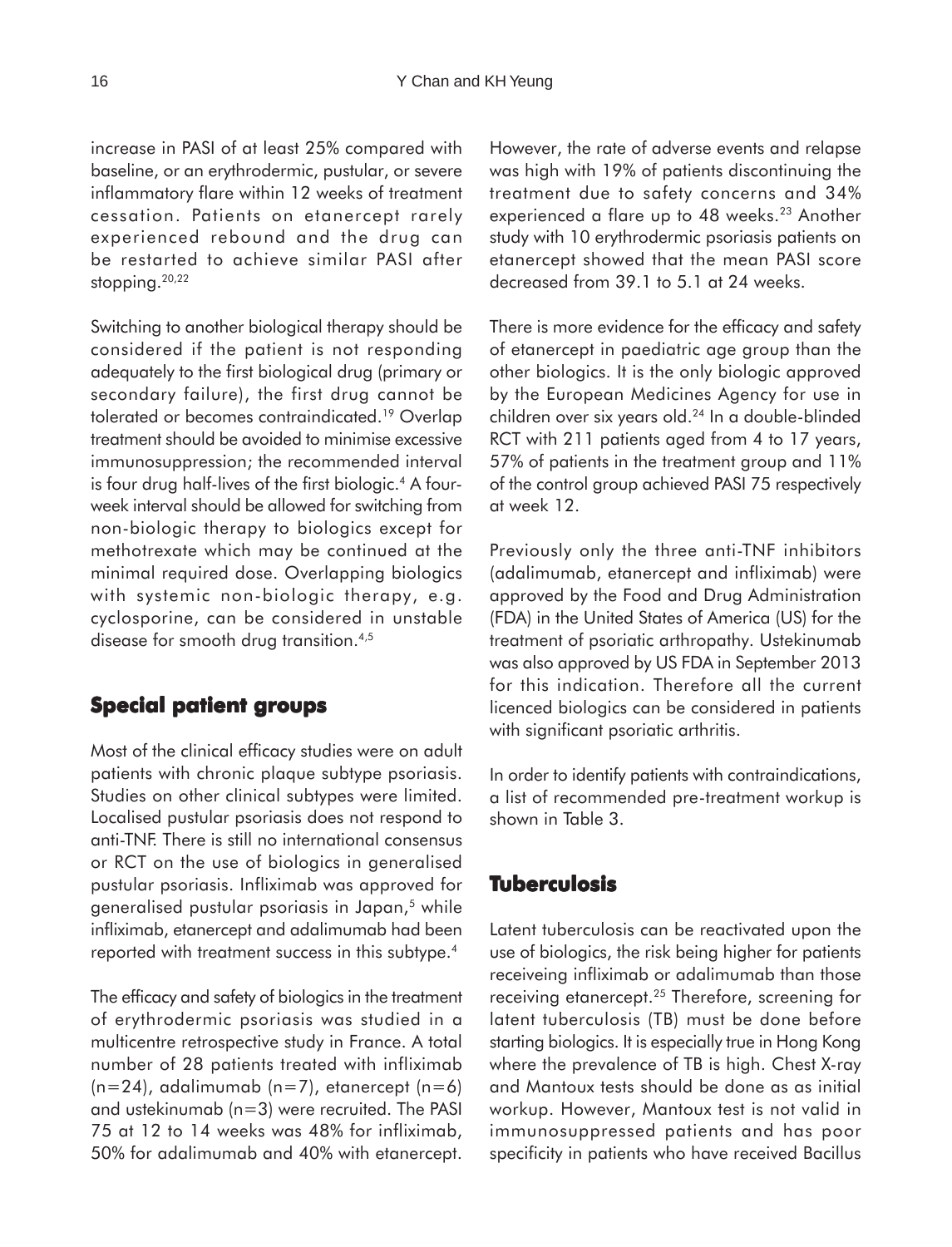#### Table 3. Recommended workup for biologic treatment

#### Pre-treatment workup

Check for skin cancer and lymphadenopathy Chest X-ray Mantoux test and / or interferon-gamma release assays Blood tests: Complete blood picture with differential count, liver and renal function tests, ESR, CRP, HBsAg, HBsAb, HBcAb, HCV Ab, HIV Ab Pregnancy test, contraceptive advice

#### Follow-up tests

Periodic complete blood picture with differential count, liver and renal function tests Consider TB screening as necessary Anti-nuclear Ab, Anti-ds DNA Ab (a marker of incipient loss of response to anti-TNF treatment)<sup>40</sup>

Calmette-Guérin before.26 Interferon release assay should be done in patients with a positive Mantoux test or who are on methotrexate or cyclosporine or other immunosuppressants. In a study done in Spain, isoniazid preventive therapy for 9 months reduced the incidence rate of TB by 80%.27 The US National Psoriasis Foundation suggested delaying biologic treatment until latent TB prophylaxis is completed, but biologic therapy can be started one to two months after commencing prophylactic anti-TB treatment with good drug compliance.28 The British Association of Dermatologists suggested biologics can be started two months after starting prophylaxis or four weeks as suggested by TBNET consensus in Europe and consensus of Hong Kong Society of Rheumatology.4,29,30 Patients with active TB should be completely treated before initiating biologics. 29

### **Hepatitis B**

As TNF may help in clearing and controlling hepatitis B virus, using TNF  $\alpha$  inhibitors in patients with hepatitis B may result in fatal reactivation.<sup>4</sup> Reactivation of hepatitis B was reported even in those occult hepatitis B (hepatitis B surface antigen (HBsAg) negative, anti-HBc positive) patients put on biologics. Therefore, pre-biologic treatment workup should not only include HBsAg, but also hepatitis B core antibody (HBcAb) and hepatitis B surface antibody (HBsAb) in order to identify cases of occult hepatitis B infection. Recent case series with limited patient numbers also showed hepatitis B reactivation in patients using ustekinumab.<sup>31</sup>

Patients with hepatitis B or C should be comanaged with hepatologist. For HBsAg positive patients, anti-HBV prophylaxis is mandatory before and during biologic treatment. Careful monitoring for occult hepatitis patients including close monitoring of liver enzymes and HBV viral load should be done.<sup>5</sup> In contrast, TNF plays a role in hepatitis C-induced hepatocyte injury and treatment resistance to interferon α. Etanercept was reported to improve HCV viral clearance. TNF  $\alpha$  inhibition by specific drugs is safe and could be even beneficial for patients with hepatitis C.<sup>32</sup>

### **Malignancy**

Anti-TNF might be associated with lymphoma or skin cancers and should be avoided in patients with history of lymphoproliferative disorder.<sup>6</sup> They should also be avoided in patients with a current or recent past history of solid malignancy, unless the malignancy has been diagnosed and treated more than five years. This group of medications is relatively contraindicated in patients who have had prior therapy with over 200 PUVA and / or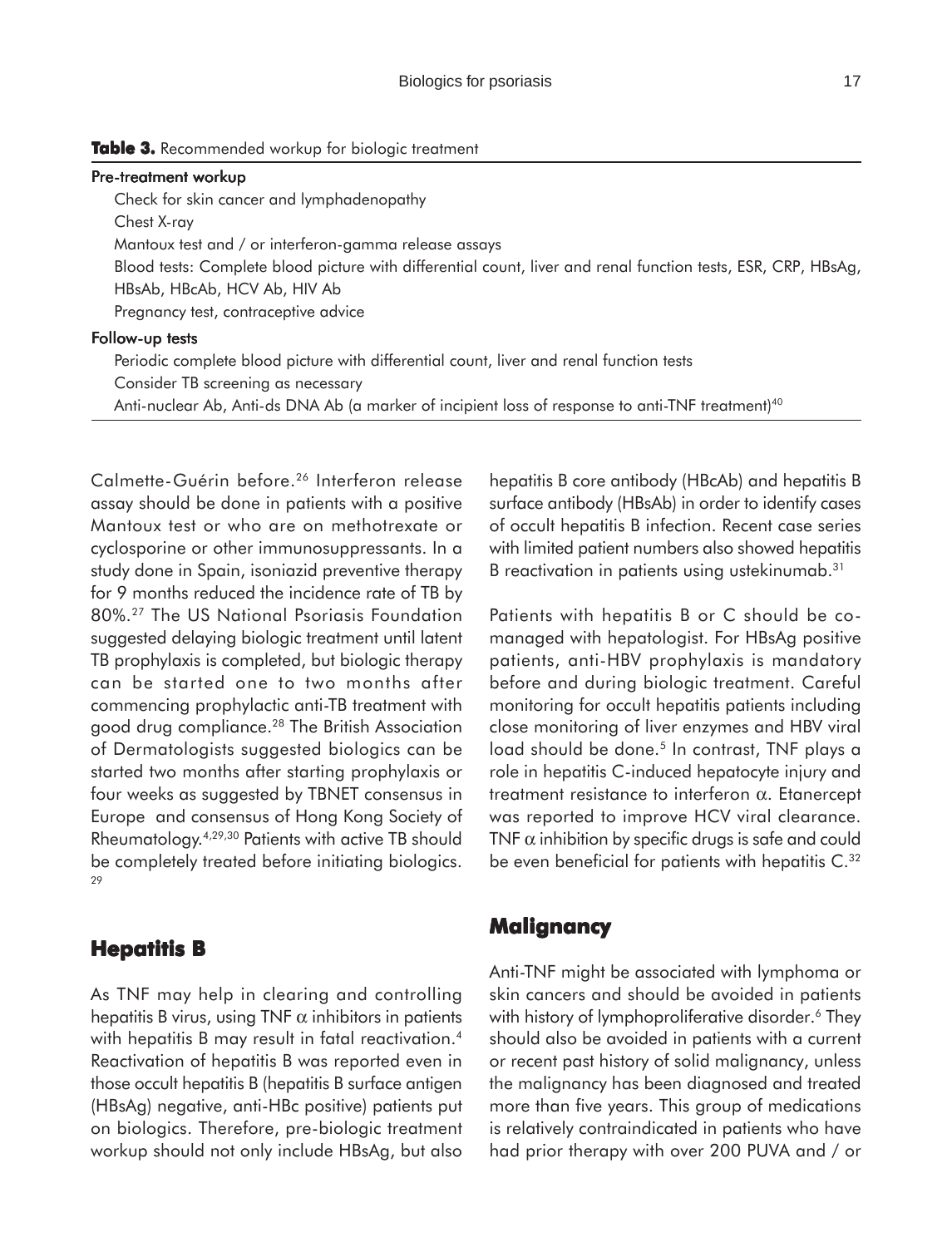over 350 UVB treatments as their skin cancer risk is higher.<sup>4</sup> From post-marketing reports, patients received ustekinumab was found to have a rapid appearance of multiple cutaneous squamous cell carcinomas who had pre-existing risk factors for non-melanoma skin cancer.<sup>33</sup> The safety of ustekinumab in patients with a history of malignancy had not been evaluated.33

# **Pregnancy**

TNF  $\alpha$  inhibitors and ustekinumab are Pregnancy category B. As suggested by international guidelines, pregnancy should be avoided in patients on biologics. Physicians should avoid using biologics in patients who are planning to get pregnant.4 If patients become pregnant during biologics treatment, physicians should consider stopping biologics and avoid breast feeding (infliximab is not excreted in breast milk). For males, Montagna et al showed that infliximab may reduce the sperm mobility.<sup>34</sup>

# **Conclusion**

Biologic therapy is an exciting development for both patients and dermatologists. Research is continuing and the next group agents (tofacitinib, Ixekizumab) are under development. To ensure that the right agents are used in the right patients at the right time, physicians should keep updated on this ever-changing scope of medicine. In the future, the use of biologics may be more personalised. Markers like HLA CW0602, TNFAIP3 gene polymorphism may help predict the response in individual patients.

### **References**

- 1. Ding X, Wang T, Shen Y, Wang X, Zhou C, Tian S, et al. Prevalence of psoriasis in China: a populationbased study in six cities. Eur J Dermatol 2012;22: 663-7.
- 2. Rachakonda TD, Schupp CW, Armstrong AW. Psoriasis

prevalence among adults in the United States. J Am Acad Dermatol 2014;70:512-6.

- 3. Leman J, Burden AD. Sequential use of biologics in the treatment of moderate-to-severe plaque psoriasis. Br J Dermatol 2012;167:12-20.
- 4. Smith CH, Anstey AV, Barker JN, Burden AD, Chalmers RJ, Chandler DA, et al. British Association of Dermatologists' guidelines for biologic interventions for psoriasis 2009. Br J Dermatol 2009;161:987-1019.
- 5. Ohtsuki M, Terui T, Ozawa A, Morita A, Sano S, Takahashi H, et al. Japanese guidance for use of biologics for psoriasis (the 2013 version). J Dermatol 2013;40:683-95.
- 6. Nast A, Boehncke WH, Mrowietz U, Ockenfels HM, Philipp S, Reich K, et al. S3 - Guidelines on the treatment of psoriasis vulgaris (English version). Update. J Dtsch Dermatol Ges 2012;10 Suppl 2:S1-95.
- 7. Puig L, Carrascosa JM, Carretero G, de la Cueva P, Lafuente-Urrez RF, Belinchon I, et al. Spanish evidencebased guidelines on the treatment of psoriasis with biologic agents, 2013. Part 1: on efficacy and choice of treatment. Actas Dermosifiliogr 2013;104:694-709.
- 8. Mok CC, van der Kleij D, Wolbink GJ. Drug levels, antidrug antibodies, and clinical efficacy of the anti-TNFalpha biologics in rheumatic diseases. Clin Rheumat 2013;32:1429-35.
- 9. Bito T, Nishikawa R, Hatakeyama M, Kikusawa A, Kanki H, Nagai H, et al. Influence of neutralizing antibodies to adalimumab and infliximab on the treatment of psoriasis. Br J Dermatol 2013.
- 10. Hsu L, Snodgrass BT, Armstrong AW. Anti-drug antibodies in psoriasis: a systematic review. Br J Dermatol 2014;170:261-73.
- 11. Baert F, Noman M, Vermeire S, Van Assche G, G DH, Carbonez A, et al. Influence of immunogenicity on the long-term efficacy of infliximab in Crohn's disease. N Eng J Med 2003;348:601-8.
- 12. Gottlieb AB, Langley RG, Strober BE, Papp KA, Klekotka P, Creamer K, et al. A randomized, double-blind, placebo-controlled study to evaluate the addition of methotrexate to etanercept in patients with moderate to severe plaque psoriasis. Br J Dermatol 2012;167: 649-57.
- 13. Dalaker M, Bonesronning JH. Long-term maintenance treatment of moderate-to-severe plaque psoriasis with infliximab in combination with methotrexate or azathioprine in a retrospective cohort. J Eur Acad Dermatol Venereol 2009;23:277-82.
- 14. Gisondi P, Del Giglio M, Cotena C, Girolomoni G. Combining etanercept and acitretin in the therapy of chronic plaque psoriasis: a 24-week, randomized, controlled, investigator-blinded pilot trial. Br J Dermatol 2008;158:1345-9.
- 15. Pathirana D, Ormerod AD, Saiag P, Smith C, Spuls PI, Nast A, et al. European S3-guidelines on the systemic treatment of psoriasis vulgaris. J Eur Acad Dermatol Venereol 2009;23 Suppl 2:1-70.
- 16. Wolf P, Hofer A, Weger W, Posch-Fabian T, Gruber-